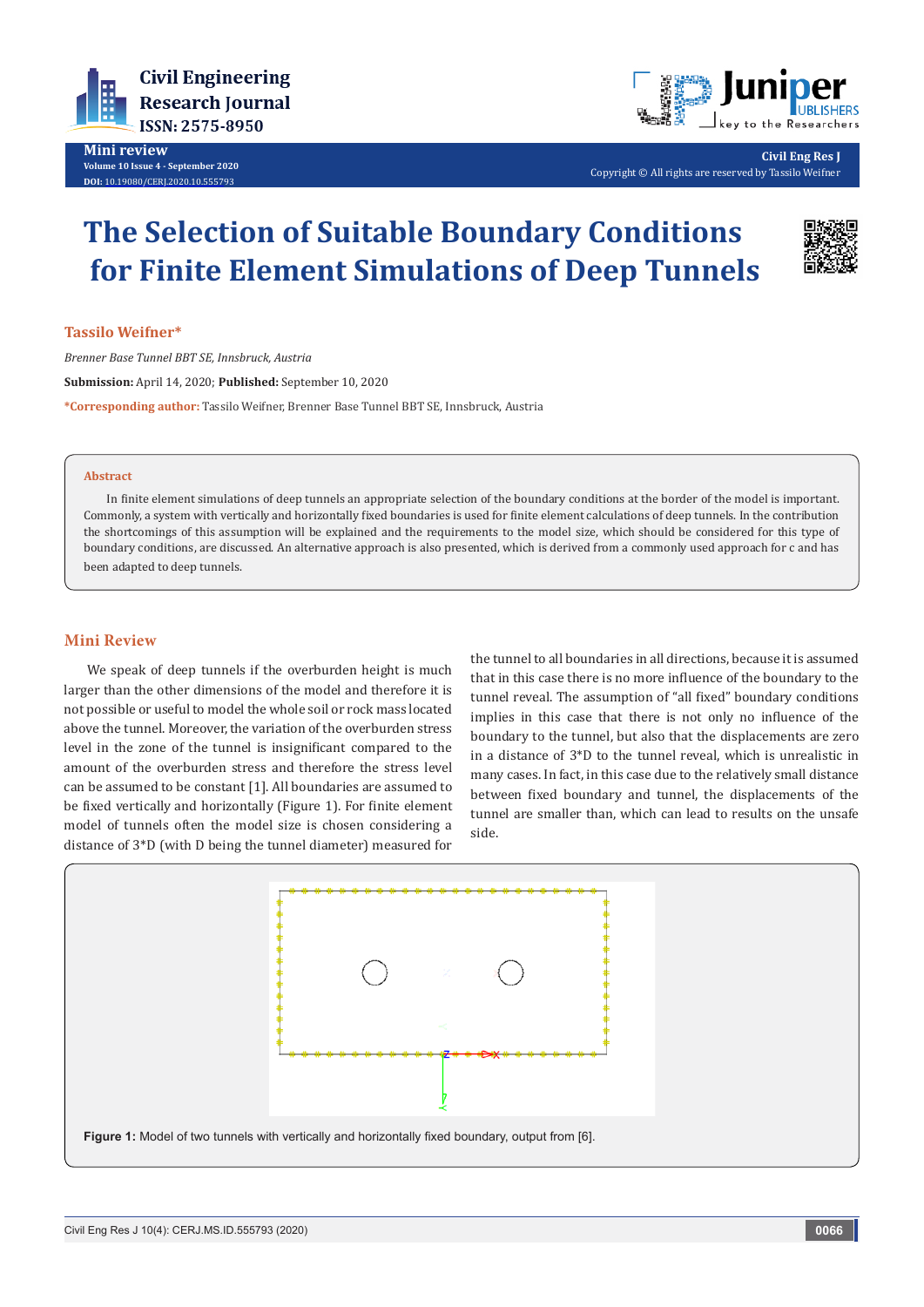The solution to this problem can be found in increasing the model dimensions to have a distance to e.g. 6\*D or more, depending on the properties of the soil or rock mass. Increased model dimensions lead, however, to a higher number of finite elements and increasing the model size e.g. by 2, the number of elements is increased by 4 (2-dimensional model) or even by 8

(3-dimensional model), with consequently higher calculation times.

However, there is a possibility to avoid the afore-mentioned necessity to increase the model dimensions. As in use for shallow tunnels and many other geotechnical applications, a model with lateral boundaries fixed only in horizontal direction is proposed. The lower boundary is fixed vertically and on the free upper boundary is placed an elastic beam. This beam is necessary, because the stiffness of the soil or rock mass body must be considered; using only a line or sectional load would imply that the displacements in the zone over the tunnel would be transferred more or less directly to the ground surface, which is not realistic for deep tunnels. This elastic beam has therefore the purpose to apply the load of the overburden to the model and to simulate at the same time also the stiffness of the soil or rock mass body over the tunnel. The specific weight of the beam  $\gamma_h$  with the height *h* can be determined from the specific weight of the soil or rock mass  $\gamma$  considering the overburden height *H* and the ground surface of the model *A* using the following equation:

$$
\gamma_b A h = \gamma_s A H \tag{1}
$$

The specific weight of the beam  $\gamma_h$  can be obtained from Eq. (2):

$$
\gamma_b = \gamma_s \frac{H}{h} \tag{2}
$$

If we consider that the bending stiffness of the upper soil or rock mass body  $E_s I_s$  (with the Young's modulus  $E_s$  and the inertial moment  $I_{s}$  ) is equal to the bending stiffness of the beam  $E_b I_b$  (with the Young's modulus  $E_b$  and the inertial moment  $I_b$ ), we can derive Eq. (3):

$$
E_b I_b = E_s I_s
$$
 (3)  
with  

$$
I_b = \frac{Bh^3}{12}, I_s = \frac{BH^3}{12}
$$
 (4)

*B* is the width of the model. The Young's modulus of the beam can be obtained from Eq. (5), which is obtained from Eq. (3) and Eq. (4):

$$
E_b = E_s \left(\frac{H}{h}\right)^3 \tag{5}
$$

The proposed model was used for finite element simulations for the Brenner Base Tunnel (Figure 2). The Brenner Base Tunnel (BBT) will be the world's longest tunnel with a total length of 64 km and will connect as a railway tunnel Innsbruck (Austria) with Fortezza-Franzensfeste (Italy). The Brenner Base Tunnel is composed of two parallel main tunnels with a diameter of 9 m and 70 m and a smaller emergency tunnel in between the two main tunnels, situated 12m below. The system also includes three underground emergency stations, two connection tunnels to the existing Innsbruck railway bypass tunnel and also rescue and access tunnels. The proposed model could be used successfully to simulate many of the interactions between the numerous tunnel drives [2-5].



#### **Conclusion**

With the proposed model with boundary conditions used for shallow tunnels and fitted with an elastic beam with high specific weight, the shortcomings of the traditionally used system with

vertically and horizontally fixed boundaries can be avoided for finite element calculations of deep tunnels [6]. This model has also the advantage that variable stresses over the height of the model can be obtained, whereas with the traditionally used system a constant stress level (the so called far-field stress) depending